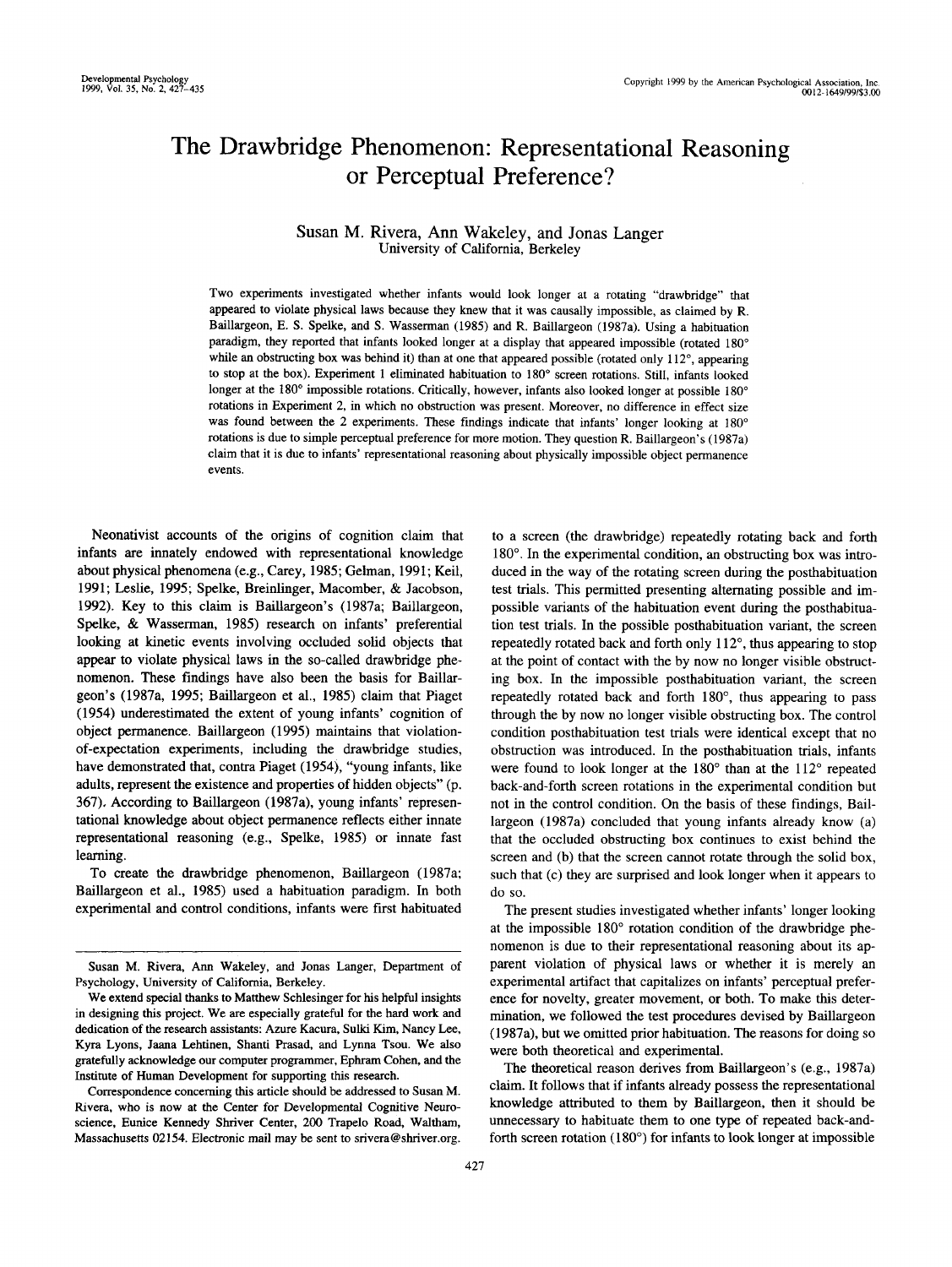(180°) than at possible (112°) rotations in the experimental condition. Indeed, Baillargeon (1987a) herself questioned whether such putatively representational and knowledgeable infants require prior habituation to repeated 180° back-and-forth screen rotations for them to show the effect (see also Baillargeon, Kotovsky, & Needham, 1995).

An experimental reason for omitting habituation was to eliminate the potential confound of novelty. In the experimental condition (Baillargeon, 1987a; Baillargeon et al., 1985), infants may pay greater attention to the posthabituation impossible event (180° rotation) merely because it is a novel variant of the habituation event (180° rotation) due to the introduction of the obstructing box, and not because it is an apparent violation of physical laws. (For detailed analyses of and findings on this and other potential confounds, see Bogartz & Shinsky, 1997; Bogartz, Shinsky, & Speaker, 1997; Fischer & Bidell, 1991; Haith, 1997; Lourenco & Machado, 1996; Montangero, 1991; Munakata, McClelland, Johnson, & Siegler, 1997; Schilling, 1997; Siegler, 1993; Thelen & Smith, 1994.)

Another potential confound in Baillargeon's (1987a; Baillargeon et al., 1985) procedure is the differential amount of movement displayed in the 112° and 180° rotations. In the test trials of Baillargeon's experimental condition, the 112° and 180° back-andforth screen rotations differed not only in their apparent physical possibility and impossibility, but the 112° rotations also presented less action and movement to the infants than did the 180° rotations. Thus, infants may be looking longer at the 180° rotations because they prefer greater movement (e.g., Gibson, 1988; Kellman & Spelke, 1983; Piaget, 1952), not because the rotations are apparently impossible.

Baillargeon (1987a) discounted the significance of this disparity in amount of movement between the two displays because she found no looking-time differences in the control condition in which no obstructing box was present. Infants looked equally long at the posthabituation 112° and 180° rotations after having been habituated to 180°. However, if there was no difference in infants' intrinsic interest between the two rotations, posthabituation 112° rotations should have captured infants' attention more because they were novel whereas posthabituation 180° rotations were familiar. The fact that they looked equally long at both 112° (novel) and 180° (familiar) posthabituation rotations indicates that infants prefer 180° rotations that present more movement and that their perceptual preference for more motion is only partially suppressed by prior familiarization with repeated 180° rotations in the habituation phase.

To test this simpler alternative account of the drawbridge phenomenon (i.e., that infants look longer at the impossible 180° event because they prefer its greater movement), we conducted two experiments. The first experiment replicated Baillargeon's (1987a) experimental condition without prior habituation. The second experiment replicated Baillargeon's (1987a) control condition without prior habituation. We hypothesized that, without prior habituation, infants would look longer at the 180° than at the 112° back-and-forth screen rotations in Experiment 2 (in which both rotations were apparently possible) as well as in Experiment 1 (in which 180° rotations were apparently impossible and 112° rotations were apparently possible). Our expectation was that infants' longer looking time at the impossible 180° rotations is simply a function of their perceptual preference for greater action and movement and is not due to representational knowledge that this display violates what is physically possible.

This hypothesis led to the further prediction that the magnitude of looking longer at the 180° rotations should not be greater in Experiment 1 (in which they displayed apparent physical impossibility as well as more movement) than in Experiment 2 (in which they displayed only more movement). Our expectation was that the apparent impossibility of the 180° rotations in the experimental condition would not affect infants' visual attention. If both perceptual preference for more movement and representational conception of apparent impossibility are contributing factors, then the looking-time difference should be greater in Experiment 1 than in Experiment 2. If, however, only perceptual preference for more motion is a contributor, and representational reasoning about apparent impossibility is not, then the looking-time difference should be equivalent in both experiments.

## Experiment 1: Impossible 180° Versus Possible 112° Rotations

## *Method*

*Participants.* Participants were 24 full-term infants (12 male, 12 female) ranging in age from 5 months 2 days to 5 months 28 days (mean age  $= 5$  months 16 days). Another 27 infants were excluded from the experiment, 26 because they failed to complete all four pairs of test trials due to fussiness<sup>1</sup> and 1 because of experimenter error. This exclusion criterion contrasts with Baillargeon (1987a), who included infants in the final analysis who did not complete all eight test trials. We did not include infants who did not complete all eight test trials so as to avoid having to analyze the data using a missing-data algorithm, and potentially inflating the degrees of freedom. All infants were from the greater San Francisco Bay Area. Parents were contacted first by letter and then by telephone; they were not compensated for their participation.

*Apparatus.* The apparatus was modeled after that used by Baillargeon (1987a). It consisted of a stagelike enclosure set into an opening in a room partition. The stage was 43 cm high, 88 cm wide, and 74 cm deep; the interior walls were decorated with pink and blue stripes; and the floor was painted blue. A mechanical, rotating gray cardboard screen (30 cm high by 28 cm wide) was mounted in the center of the stage, with the motor housed beneath the apparatus. A curtain mounted in front of the opening of the stage could be lowered after each trial by an experimenter who was completely hidden behind the apparatus. The testing room was dark except for a low illumination above the infant and a light mounted above and projecting down onto the stage.

As in Baillargeon's (1987a) study, a wooden box (25 cm high, 15 cm wide, and 5 cm thick) painted bright yellow and decorated with a twodimensional clown face was used as the obstructing object in the test trials. During test trials, the box was placed on a platform situated behind the screen. The platform could be raised and lowered vertically, thus removing the box from the screen's path.

A video camera, mounted into the partition above the apparatus, was focused on the infant. This image was recorded onto videotape and was also projected on-line to monitors in two separate rooms in which observers recorded the infant's looking and state during the session.

<sup>&</sup>lt;sup>1</sup> Of the 26 infants who were excluded because of fussiness, 6 were excluded during the familiarization trials. The remaining 20 infants completed the following numbers of test trials in a *good* state: 7 infants completed 1 test trial, 2 infants completed 2 test trials, 5 infants completed 3 test trials, 1 infant completed 4 test trials, 4 infants completed 5 test trials, and 1 infant completed 6 test trials.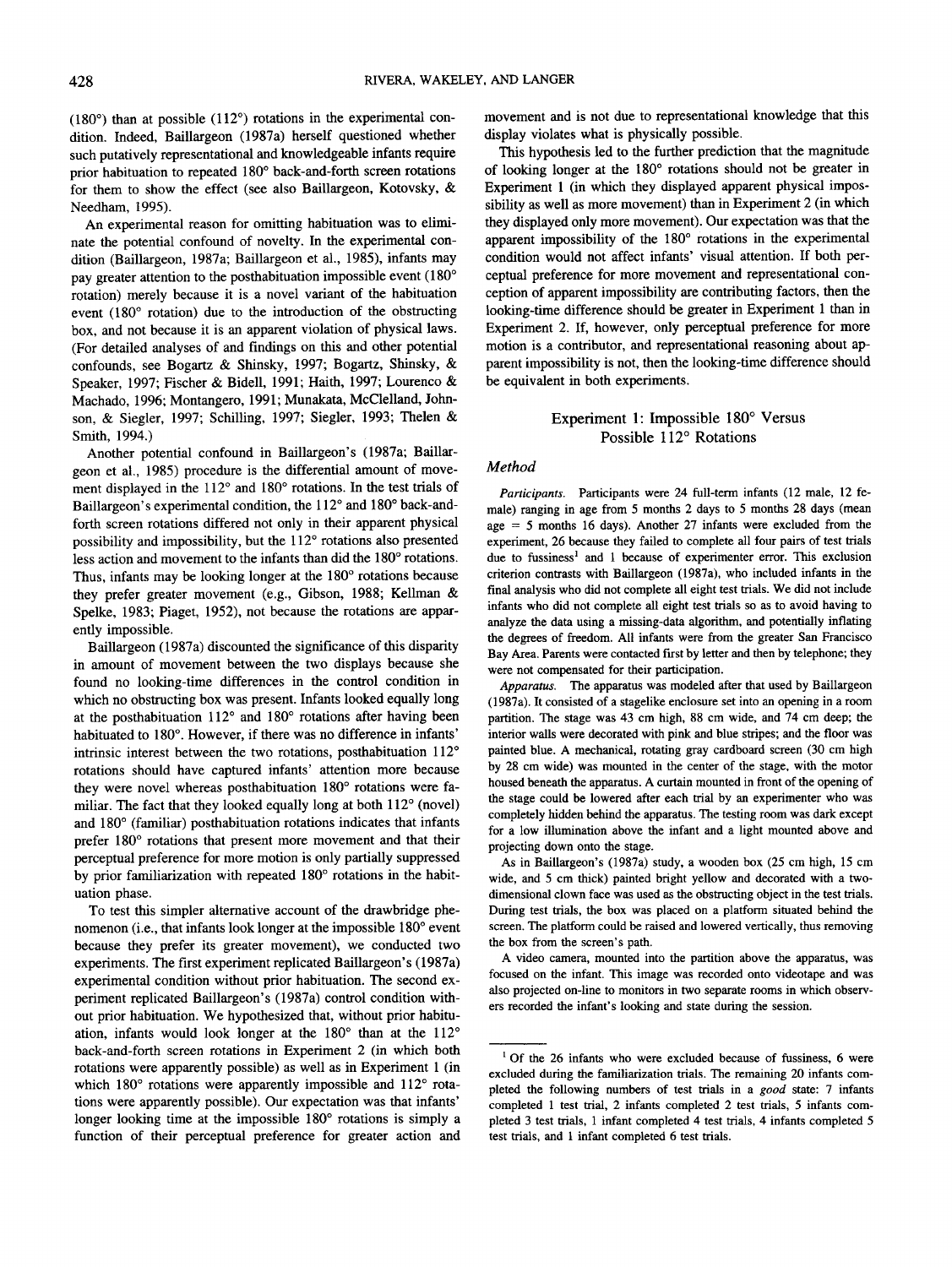*Procedure.* Before the experiment began, infants were allowed to play with the yellow clown-face box for a few moments to familiarize them with its properties. During the experiment, infants sat in a Sassy Seat attached to a low table situated in front of the stagelike enclosure. Infants sat approximately 100 cm from the center of the stage (and the point at which the screen rotated). Parents sat in a child-sized chair to the left and slightly behind their infants. The parents were instructed not to interact with their infants during the experiment.

Two experimenters worked behind the apparatus during the experiment. One experimenter raised and lowered the curtain at the start and end of the trials; the second experimenter raised and lowered the platform that held the box. These two experimenters could not see the infants, nor could the infants or parents see them. An observer in a separate room (the third experimenter), naive to the experimental condition and trials, watched the infants on a monitor and pushed a button when the infants looked at the display. A fourth experimenter, in yet another adjacent room, executed the computer program, recorded the session on videotape, and monitored the infants' state during the experiment.

A computer program sent a signal in the form of an LED light to the experimenters behind the apparatus, indicating the start of trials (and thus when to raise the curtain). The computer program also kept track of button presses from the on-line observer and sent signals either to the motor (to start or stop the movement of the screen) or to the LED light to signal the end of the trial (and thus when to lower the curtain). This procedure differed from that used in Baillargeon's (1987a) study, in which the rotation of the screen was done manually and two on-line observers viewed the infants through peepholes in the apparatus.

*Rotation events.* At the start of each screen rotation, the screen lay flat against the floor of the stage in the forward position with the clown-face box standing behind it on the platform. In the impossible event, the screen rotated 90° to an upright position and paused for 1 s. At that point, an experimenter lowered the platform supporting the box, removing it from the path of the screen. The screen then continued to rotate until it lay flat against the stage toward the back wall of the apparatus. It then immediately rotated back in the other direction, again stopping at 90° for 1 s (allowing time for the platform to be raised again), and then forward to its original position. This event was repeated continuously until the test trial was completed. In the possible event, the screen again rotated 90° to an upright position, paused for 1 s, and then continued to rotate until it completed a 112° arc (the place where the screen would have stopped had it contacted the box). It then paused for 2 s; rotated back in the other direction, again stopping at 90° for 1 s; and then rotated forward to its original position. In the possible event, as in the impossible event, the experimenter lowered and raised the platform during the pauses at 90°, keeping the slight sound cues consistent with the impossible event. This replicated Baillargeon's (1987a) procedure:

The platform was moved in the same manner in all of the events to ensure that the sounds that accompanied the lowering and raising of the platform could not contribute to differences in the infants' looking times between and within conditions, (p. 658)

This possible 112° rotation event was repeated continuously until the test trial was completed. The screen rotated at a rate of 45° per second for each type of rotation. Each impossible event lasted 10 s; each possible event lasted 9 s.

*Familiarization trials.* Infants were presented with three familiarization trials. The interval between familiarization trials was 10 s. In the first trial, infants saw the yellow clown-face box on the stage, with the screen laying against the floor of the stage in the forward position. In the second and third familiarization trials, infants saw a single cycle of each type of screen rotation without the clown-face box being present. One half of the infants saw the 112° rotation on the second trial and the 180° rotation on the third trial, and the other half of the infants saw the reverse order. On the first familiarization trial, the trial ended (a) when the infants had looked away for 2 consecutive seconds after having looked for at least 10 cumulative seconds or (b) after the infants had looked at the display for 30 cumulative seconds. If the infants failed to look at the display for 10 cumulative seconds within 20 s, the trial ended. On the second and third familiarization trials, the single screen rotation began when the infants had looked at the apparatus for 2 cumulative seconds. The trial ended when the infants looked away from the display for at least 2 consecutive seconds or looked for 60 cumulative seconds or if they never looked in a period of 20 s.

*Test trials.* Infants were presented with 8 test trials, alternating between repeated possible and impossible events. The interval between test trials was 10 s. Trial order, impossible 180° or possible 112° event first, was counterbalanced across participants. The screen rotations began when the infants had looked at the apparatus for 2 cumulative seconds. The trials ended when the infants looked away from the display for at least 2 consecutive seconds or looked for 60 cumulative seconds. If the infants failed to look at the display for 2 cumulative seconds within 20 s, the trial ended. This actually occurred on a small number of trials, 8 of the total 192 included in the analysis.

*Coding and reliability.* Although we collected on-line looking-time data from the infants (particularly necessary because the length of trials was determined by infants' looks to the display), the looking-time data used in the analyses were not derived from these on-line observations but from subsequent coding of the video recordings of each experimental session. Because we used looking-time data based on video coding, the actual total looking time for a given trial could, in fact, be slightly longer than 60 s. This occurred when the live observer had recorded the baby looking away for a second or so but the video coding showed that the baby was actually looking during that time. The coding of video recordings was done using a JVC Professional Editing Recorder (Model BR8600U). This coding is unlike that used in Baillargeon's (1987a) study, in which the looking-time data analyzed came from the on-line observers. Reliability was assessed by comparing a second coder's results on 20% of the participants' sessions. Following Baillargeon's (1987a) procedure for calculating interobserver agreement, we calculated the number of seconds the coders agreed on where the infant was looking out of the total number of seconds the trial lasted and ignored disagreements of less than 0.1 s. Agreement between coders was 95%.

### *Results*

Mean looking time to the first familiarization trial (the clownface box) was 14.44 s. Looking time for the second and third familiarization trials was analyzed using a  $2 \times 2$  mixed-model analysis of variance (ANOVA) with order (180° event first or 112° event first) as the between-subjects variable and event type (180° rotation vs. 112° rotation) as the within-subjects variable. The analysis revealed no significant differences in looking time to a single 180° rotation ( $M = 15.45$  s,  $SD = 6.11$  s) versus a single 112° rotation ( $M = 15.50$  s,  $SD = 7.89$  s) and no interaction between order and event type. This lack of difference in looking time to one type of screen rotation over the other is not surprising given that the familiarization trials consisted of only one 9- or 10-s screen rotation. Therefore, much of the 15 or so seconds of looking time in these trials was spent looking at the stage when the screen was lying flat.

Looking times for the test trials were analyzed using a 2  $\times$  2  $\times$  $2 \times 4$  mixed-model ANOVA with order (impossible 180 $^{\circ}$  event first or possible 112° event first) and gender as the betweensubjects variables and event type (possible 112° vs. impossible 180°) and trial pair (first, second, third, or fourth pair of test trials) as the within-subjects variables. Two significant main effects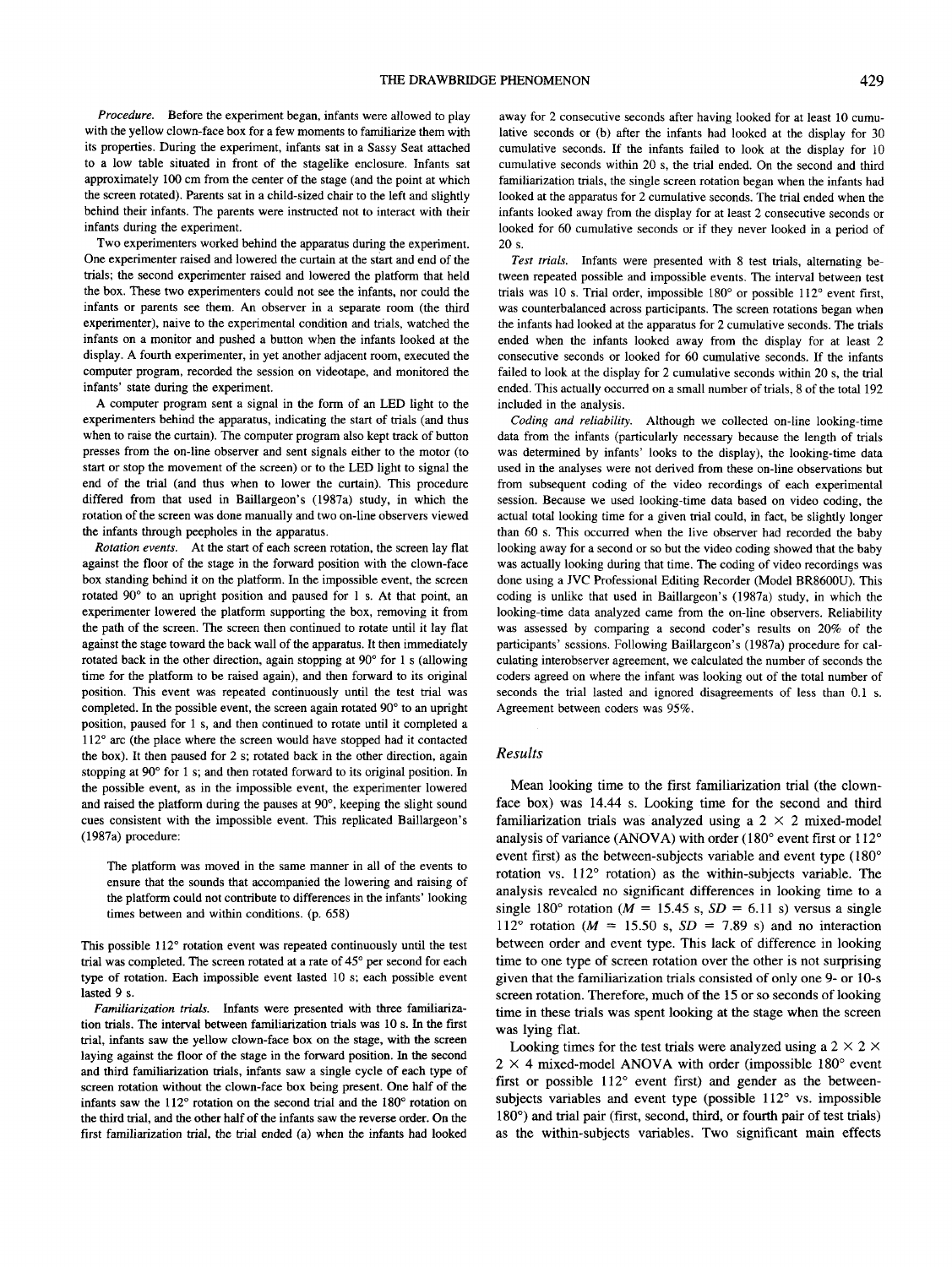emerged: event type,  $F(1, 20) = 4.31$ ,  $p < .05$ , and trial pair,  $F(3, 1)$  $60$ ) =  $62.78$ ,  $p < .001$ . The main effect of event type indicates that, overall, infants looked longer at the impossible 180° test event ( $M = 27.42$  s,  $SD = 10.19$  s) than at the possible  $112^{\circ}$  test event ( $M = 24.66$  s,  $SD = 13.26$  s). The main effect of trial pair reveals that looking times decreased significantly across pairs (i.e., the infants appeared to habituate during the experiment).

A significant interaction between event order and event type also emerged,  $F(1, 20) = 8.44$ ,  $p < .01$ . This two-way interaction reflected different looking patterns for the two orders. Post hoc comparisons revealed that when the infants saw the impossible event first, they looked significantly longer overall at the impossible event ( $M = 28.38$  s,  $SD = 11.49$  s) than at the possible event  $(M = 21.76 \text{ s}, SD = 11.00 \text{ s}), F(1, 11) = 48.72, p < .0001 \text{ (see)}$ Figure 1). However, when the infants saw the possible event first, they looked equally as long at the impossible event  $(M = 26.46 s)$ , *SD* = 9.12 s) as at the possible event ( $M = 27.56$  s,  $SD = 15.10$ s),  $F(1, 11) = 0.19$ ,  $p > .05$  (see Figure 2).

In addition, the ANOVA revealed a significant interaction between order, event type, and trial pair,  $F(3, 60) = 3.91$ ,  $p < .05$ . This three-way interaction was attributable to different patterns of looking across the trial pairs in the two conditions (see Figures 1) and 2). A simple, simple main effects analysis of this three-way interaction (Keppel, 1973) revealed two significant effects, both in the possible-first condition. Infants in this condition looked significantly longer at the impossible event on the first pair of trials,  $F(1, 60) = 4.35, p < .05$ , and actually manifested a significant preference for the possible event on the third pair of trials,  $F(1, 60)$  $= 9.90, p < .01$ . The only significant effect involving gender in this analysis was a four-way interaction between order, gender, trial pair, and event type,  $F(3, 60) = 3.01, p < .05$ .

As we mentioned earlier, Baillargeon (1987a) included data from participants who did not complete all eight trials in her analyses. Therefore, determining whether the magnitude of the effect found in this experiment was comparable to that found in Baillargeon's experimental condition required the following calculation. Only the first two pairs of trials from Baillargeon's sample included complete data from all of the participants. Accordingly, we compared data from only our first two pairs of test



*Figure 1.* Experiment 1: Mean looking times and standard errors (represented by vertical lines) to impossible 180° versus possible 112° screen rotations across trial pairs for participants in the impossible 180°-rotationfirst condition.



*Figure 2.* Experiment 1: Mean looking times and standard errors (represented by vertical lines) to impossible 180° versus possible 112° screen rotations across trial pairs for participants in the possible 112°-rotation-first condition.

trials with Baillargeon's data from the first two pairs of her experimental condition test trials (the only two pairs of trials from Baillargeon's sample that included data from all of the infants). To do this, we estimated the mean looking-time differences between 180° rotation trials and 112° rotation trials (posthabituation) on Pairs 1 and 2 from Baillargeon's (1987a) Figure 2 and compared them with our looking-time differences between 180° rotation trials and 112° rotation trials on Pairs 1 and 2. This revealed that the mean looking-time differences for our Experiment 1 (6.84 s) are comparable to Baillargeon's experimental condition lookingtime differences (estimated as 7.16 s). The magnitude of the looking-time differences was less than 5%.

In addition to analyzing mean looking times, we also determined the number of infants who looked longer overall at the impossible 180° events (i.e., total looking time to the impossible trials was greater than that to the possible trials). A total of 17 infants looked longer at the impossible 180° events, whereas 7 looked longer at the possible  $112^{\circ}$  events. This difference was significant  $(N = 24)$ ,  $x = 7$ ,  $p < .05$ , binomial test; Siegel, 1956). For the infants who saw the impossible 180° event first, all 12 looked longer overall at it. This difference was significant  $(N = 12, x = 0, p < .001,$ binomial test). In contrast, no significant difference emerged in the possible 112° event-first condition. Only 5 participants looked longer at the impossible 180° event, whereas 7 participants looked longer at the possible 112° event.

## *Discussion*

Infants looked significantly longer at the impossible 180° event than at the possible 112° event. Thus, these infants showed the same preference for the impossible 180° event as that found by Baillargeon (1987a) and Baillargeon et al. (1985) even though these infants were not first habituated to repeated 180° back-andforth rotations. Baillargeon (1987a) previously questioned the role of habituation:

The main rationale for including these trials was to familiarize the infants with the (presumably unfamiliar) movement of the screen. However, it could be that such familiarization was not necessary and that the infants would have responded in the same way had they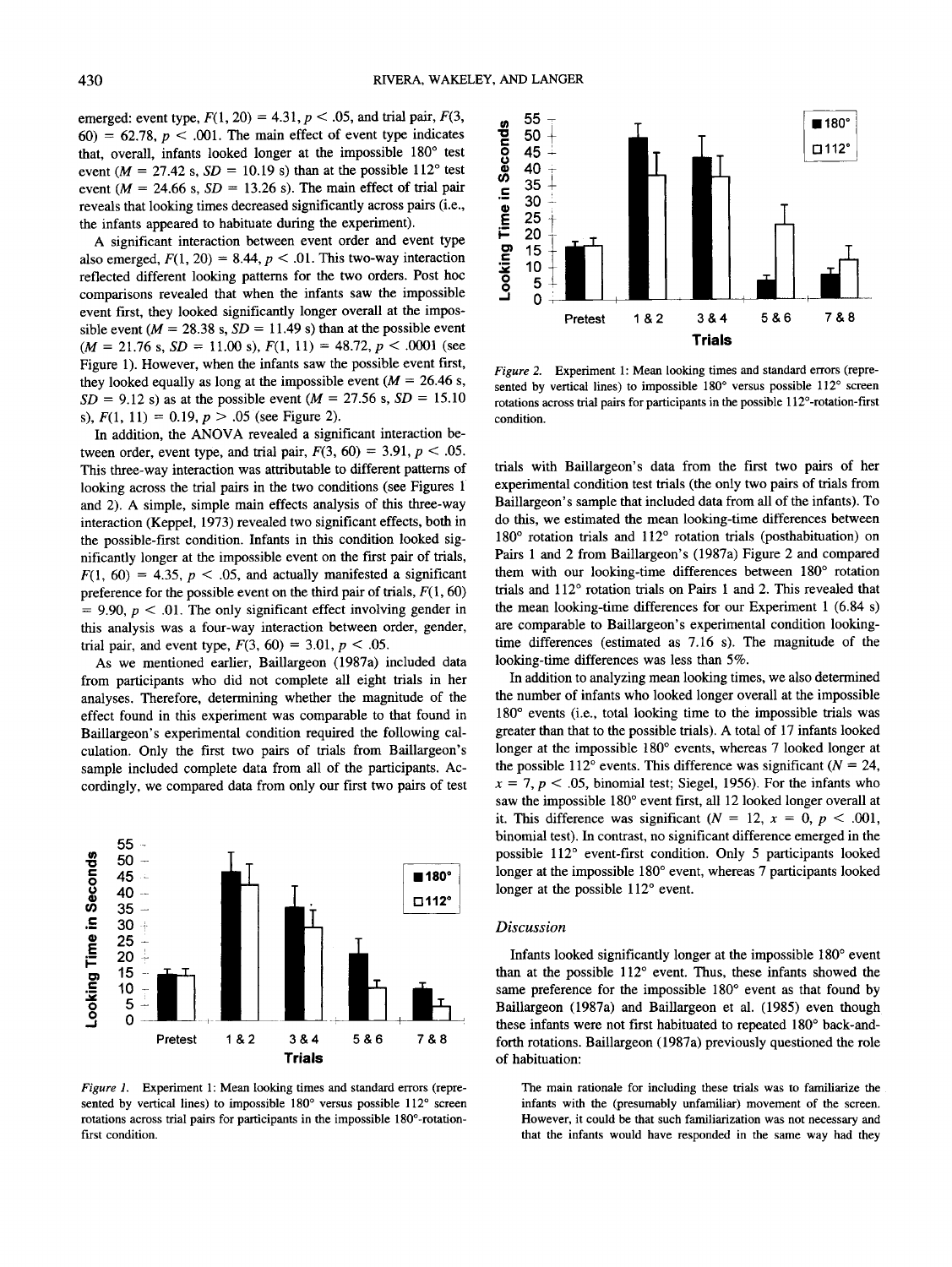received no habituation trials. Another possibility is that the habituation trials served to acquaint the infants with the fact that the screen rotated freely through empty space but stopped rotating when it encountered a hard surface, (p. 658)

Our findings indicate that in fact this degree of familiarization (habituation) is not required for infants to look longer at the impossible 180° test event. If familiarization is in some way necessary, then the repeated presentation of these events in the course of the test trials is sufficient.

Indeed, there seems to be agreement that the longer looking at the impossible 180° rotations does not hinge on prior habituation. That is, the present findings are not unlike those Baillargeon et al. (1995) found when infants were not yet habituated. They reported that  $6\frac{1}{2}$ -month-old infants who were given only one habituation trial showed a significant preference for the impossible 180° test events. However, Baillargeon et al. also reported that 6'/2-monthold infants did not show this preference when fully habituated. This finding is both surprising and contrary to their hypothesis that infants already possess representational knowledge about such physical phenomena.

Furthermore, Baillargeon's (1987a) speculative proposal that the necessary information in the habituation trials is that the screen "rotated freely through empty space" (p. 658) until it encountered a hard surface is insupportable. The reason is that the screen also always paused for 1 s when it had completed a 90° arc. Recall that in Baillargeon's experimental condition and in the present replication, the screen paused for 1 s after completing a 90° arc in both its backward and forward motion to allow the experimenter to lower and then raise the platform supporting the clown-face box. Thus, infants saw the screen stopping in midair when it did not encounter anything just as frequently as when it did.

We should also note that the order effect (i.e., infants looked longer overall at the impossible 180° event only when it was presented first) found, for example, by Baillargeon (1987a, 1987b) and Baillargeon et al. (1985) was robustly found in our data as well. Thus, the order effect was obtained whether infants were first habituated (as in Baillargeon's experiments) or not (as in the present experiment). It seems, then, that what is being found is not a general preference. It is particular to just one order, that is, a preference for 180° rotations when they come before 112° rotations. This calls into question even further the claim that the preference could index innate knowledge about the physical impossibility of the 180° test events (e.g., Spelke et al., 1992). It would, after all, require making the untenable claim that such an interaction effect is encoded in our genes.

# Experiment 2: Possible 180° Versus Possible 112° Rotations

Having shown that the preference for the impossible 180° event is not dependent on prior habituation, we performed a second experiment to determine the basis for this preference. Baillargeon (1987a) speculated that infants' longer looking at the impossible 180° event than at the possible 112° event is based on their knowledge about possible versus impossible physical phenomena. A simpler alternative, which our second experiment was designed to test, is that infants' longer looking merely reflects their perceptual preference for 180° over 112° back-and-forth rotations because 180° events involve more action and movement than 112° events. Infants may look longer at the 180° rotation simply because they have a preference for its greater movement.

As we mentioned in the introduction, Baillargeon (1987a) rejected this alternative because she found no looking-time differences in her control condition in which infants saw alternating trials of 180° and 112° events without the obstructing box present. But, infants in her experiment were also first habituated to 180° rotations. If there were no difference in intrinsic perceptual interest between the two types of events, 112° rotations should have captured the infants' attention more because of their novelty relative to the habituation trials. The fact that they looked equally long to both suggests a preference for 180° rotations.

Accordingly, Experiment 2 tested the hypothesis that infants prefer to look at 180° over 112° back-and-forth rotations. This experiment is similar to Baillargeon's (1987a) control condition, except it does not first habituate the infants to the 180° screen rotation. This way neither 112° nor 180° rotations are more familiar or novel stimulus displays.

#### *Method*

*Participants.* Participants were a new sample of 24 full-term infants (12 male, 12 female) ranging in age from 5 months 2 days to 5 months 29 days (mean age  $= 5$  months 20 days). Another 11 infants were excluded from the experiment, 6 because they failed to complete all four pairs of test trials due to fussiness,<sup>2</sup> 1 for failure to attend to the display, 3 because of equipment failure, and 1 because of procedural error by the mother. Participant recruitment was the same as in Experiment 1.

*Apparatus.* The apparatus was identical to that used in Experiment 1. *Procedure.* The procedure was identical to that used in Experiment 1, except for the absence of the clown-face box. In addition, no familiarization trials were presented because no clown-face box was part of this experiment. Thus, the single rotation events presented in the familiarization trials of Experiment 1 would have been redundant with the test trials in this experiment.

*Rotation events and trials.* As in Experiment 1, the 8 test trials consisted of alternating repeated 180° and 112° back-and-forth screen rotations but without the box being present on the stage. Replicating Baillargeon's (1987a) control condition procedure, the experimenter continued to raise and lower the platform during the pauses at 90°, thereby keeping the slight sound cues consistent with those in Experiment 1. The screen rotations began when the infants had looked at the apparatus for 2 cumulative seconds and continued until the infants looked away from the display for at least 2 consecutive seconds after having looked for at least 5 cumulative seconds or looked at the display for 60 cumulative seconds. If the infants failed to look at the display for 2 cumulative seconds within 20 s, the trial ended. This occurred on only 4 of 192 trials included in the analysis.

*Coding and reliability.* Infants' looking time was coded from the video recordings of each experimental session using a JVC Professional Editing Recorder (Model BR8600U), as in Experiment 1. Reliability was assessed by comparing a second coder's results on 20% of the participants' sessions. The calculation procedure was the same as that used in Experiment 1. Agreement between coders was 97%.

<sup>&</sup>lt;sup>2</sup> Of the 6 infants who were excluded because of fussiness, 1 was excluded during the first trial. The remaining 5 infants completed the following number of trials in a *good* state: 1 infant completed 1 trial, 1 infant completed 3 trials, 1 infant completed 5 trials, and 2 infants completed 6 trials.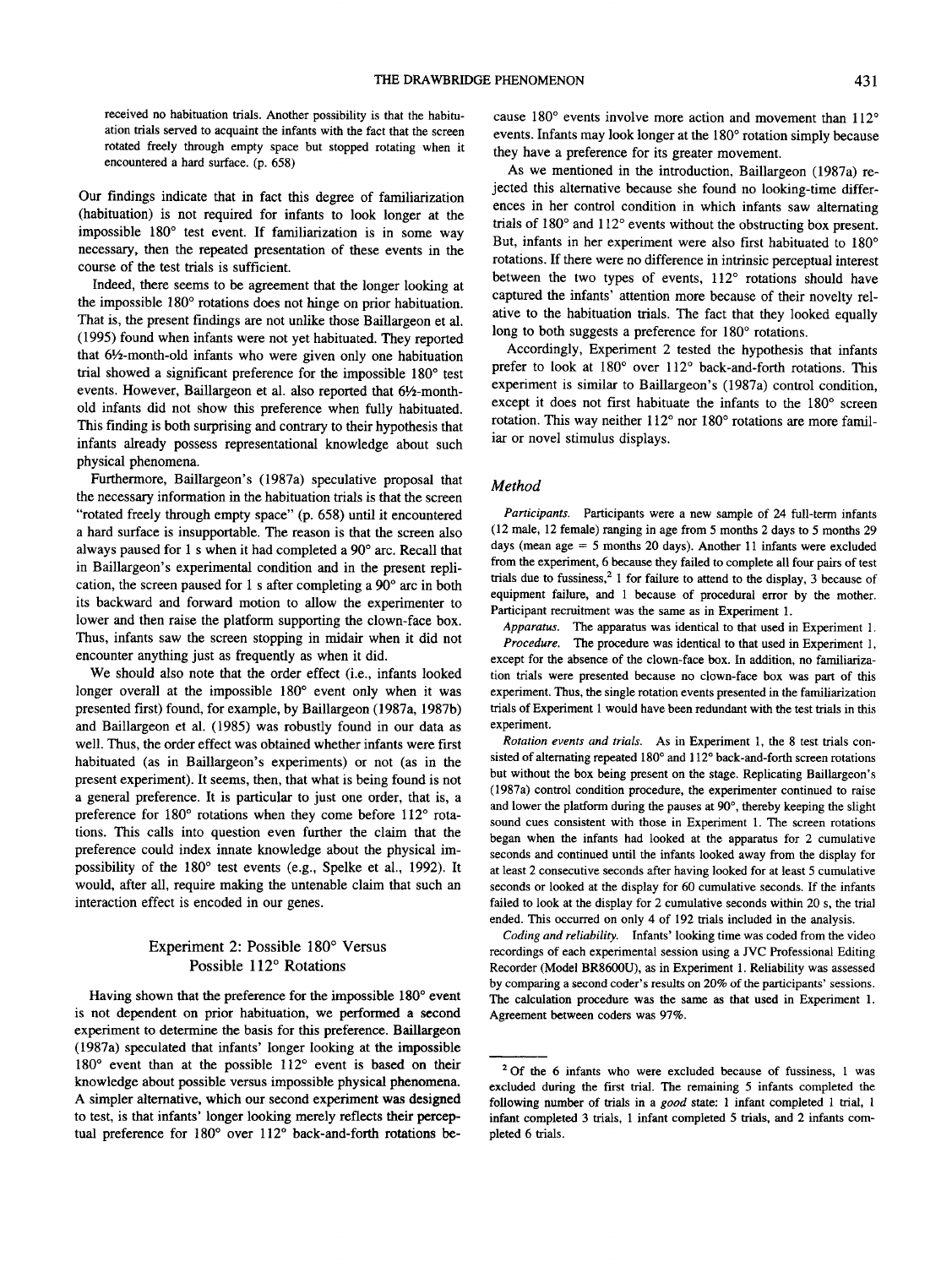#### *Results*

Looking times were analyzed using a  $2 \times 2 \times 2 \times 4$  mixedmodel ANOVA with order (180° event-first or 112° event-first) and gender as the between-subjects variables and event type (180° vs. 112°) and trial pair (first, second, third, or fourth pair of test trials) as the within-subjects variables. Three significant main effects emerged: event type,  $F(1, 20) = 6.43$ ,  $p < .05$ ; trial pair,  $F(3, 60) = 26.11, p < .001$ ; and gender,  $F(1, 20) = 8.28, p < .01$ . The main effect of event type indicates that, overall, infants looked longer at the 180° test event ( $M = 28.52$  s,  $SD = 12.39$  s) than at the 112° test event ( $M = 24.36$  s,  $SD = 11.22$  s). The main effect of trial pair reveals that looking times decreased significantly across pairs (i.e., the infants appeared to habituate during the experiment). The main effect of gender reveals that, overall, boys looked longer ( $M = 31.46$  s,  $SD = 10.24$  s) than girls ( $M = 21.42$ ) s, *SD =* 9.49 s).

A significant interaction between event order and event type also emerged,  $F(1, 20) = 6.01$ ,  $p < .05$ . This two-way interaction reflected different looking patterns for the two orders. Post hoc comparisons revealed that when the infants saw the 180° event first, they looked significantly longer overall at the 180° event *(M*  $= 32.16$  s,  $SD = 14.50$  s) than at the 112° event ( $M = 23.98$  s,  $SD = 12.96$  s),  $F(1, 11) = 9.51$ ,  $p < .01$  (see Figure 3). However, when the infants saw the 112° event first, they looked equally as long at the 180° event ( $M = 24.88$  s,  $SD = 9.04$  s) as at the 112° event  $(M = 24.74 \text{ s}, SD = 9.76 \text{ s}; \text{ see Figure 4}).$  In addition, a significant two-way interaction between gender and condition emerged,  $F(1, 20) = 8.44$ ,  $p < .05$ . Post hoc analysis revealed that this interaction was due to the fact that male infants looked longer overall  $(M = 38.16 \text{ s}, SD = 8.65 \text{ s})$  than female infants  $(M$  $= 17.97$  s,  $SD = 7.08$  s) when they were assigned to the 180<sup>o</sup>-first condition,  $F(1, 10) = 19.56, p < .01$ . In the 112°-first condition, the overall looking times of the male and female infants did not differ  $(M = 24.76 \text{ s}, SD = 6.92 \text{ s} \text{ vs. } M = 24.86 \text{ s}, SD = 10.94 \text{ s},$ respectively).

In addition to analyzing mean looking times, we also determined the number of infants who looked longer overall at the 180° rotations. A total of 16 infants looked longer at the 180° event,



*Figure 3.* Experiment 2: Mean looking times and standard errors (represented by vertical lines) to 180° versus 112° screen rotations across trial pairs for participants in the 180°-rotation-first condition.



*Figure 4.* Experiment 2: Mean looking times and standard errors (represented by vertical lines) to 180° versus 112° screen rotations across trial pairs for participants in the 112°-rotation-first condition.

whereas 8 looked longer at the 112° event. This difference did not reach significance ( $N = 24$ ,  $x = 8$ ,  $p = .07$ , binomial test). However, for the infants who saw the 180° rotation event first, 10 looked longer overall at the 180° event, whereas 2 did not. This difference was significant  $(N = 12, x = 2, p < .05,$  binomial test). In contrast, no significant difference emerged in the 112°-first condition, because 6 participants looked longer at the 180° event and 6 participants looked longer at the 112° event.

No difference emerged in the magnitude of longer looking at 180° than 112° rotations found in Experiment 1 and Experiment 2 (see Table 1). In Experiment 1, the mean preference for looking at the impossible 180° rotations over the possible 112° rotations was 2.76 s. In Experiment 2, the mean preference for looking at the possible 180° rotations over the possible 112° rotations was 4.16 s. The difference in mean preference for the 180° rotations between Experiments 1 and 2 was not significant *(t* test).

We performed a power analysis to determine what magnitude of difference in the mean looking-time preferences for 180° over 112° rotations between the two experiments could have been detected at a power of .8. This analysis revealed that given our sample sizes and variances, a difference of approximately 6.8 s was required to achieve statistical significance at *p <* .05. The actual difference between these mean preferences in the two experiments was only 1.40 s.

Moreover, the mean durations of looking at the 180° rotations that were apparently impossible when they were blocked by the box (in Experiment 1) and that were apparently possible when they were not blocked by the box (in Experiment 2) were practically identical (see Table 1). So too, the mean durations of looking at the 112° rotations that were apparently possible when they were blocked by the box (in Experiment 1) and when they were not blocked by the box (in Experiment 2) were practically identical (see Table 1).

## *Discussion*

As we expected, infants had a significant perceptual preference for looking at the 180° screen rotations over the 112° screen rotations even when there was no obstructing box behind the screen during the 180° rotations. Infants' perceptual pref-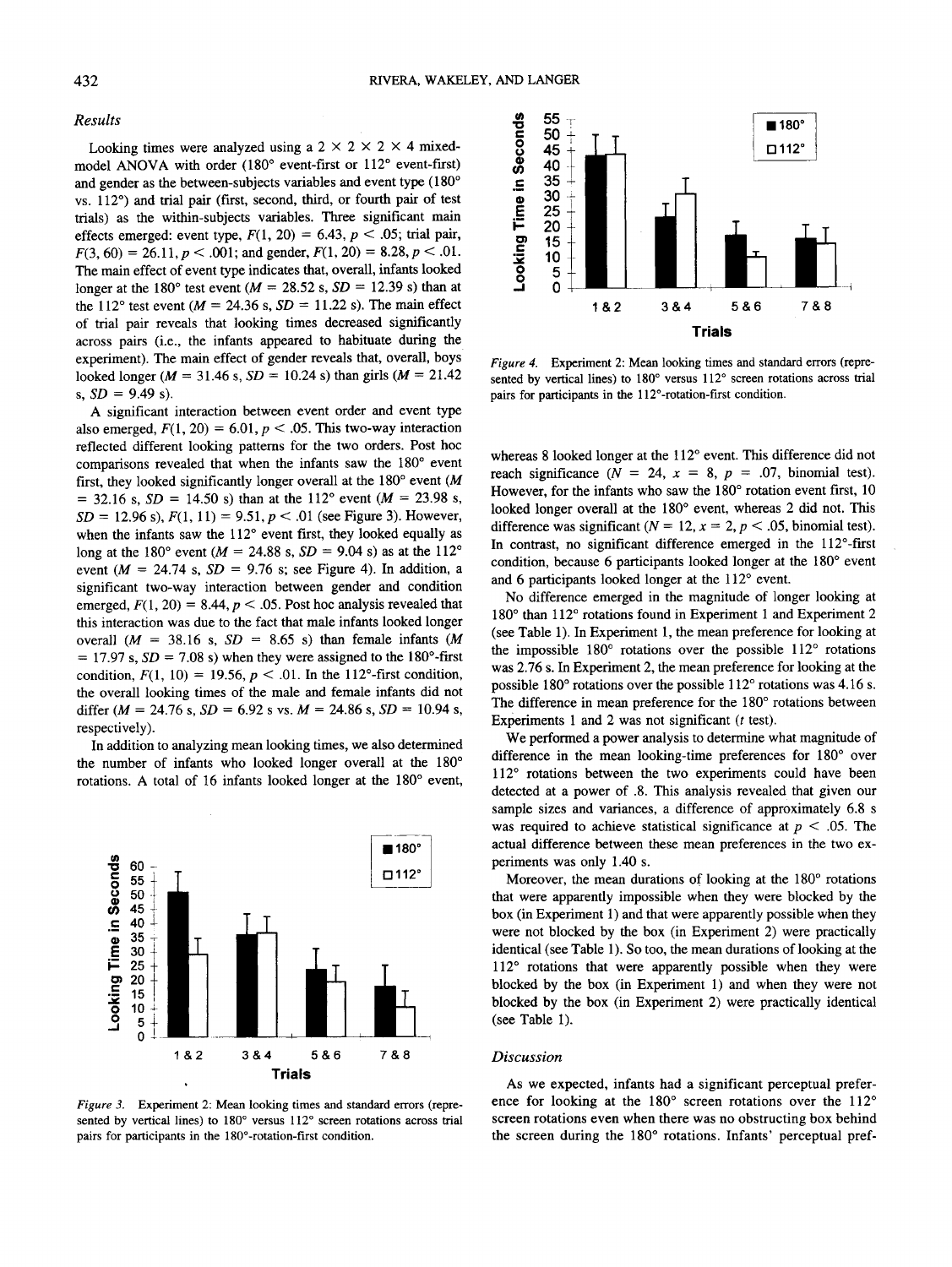Table 1 *Looking Time (LT) and Looking-Time Difference (LTD) in Experiments 1 and 2*

| Experiment       | LT for $180^\circ$<br>rotations |                | LT for $112^\circ$<br>rotations |                | LTD for<br>$180^{\circ} - 112^{\circ}$<br>rotations |              |
|------------------|---------------------------------|----------------|---------------------------------|----------------|-----------------------------------------------------|--------------|
|                  | M                               | SD             | м                               | SD             | M                                                   | SD           |
| 2<br>$1 - 2$ LTD | 27.42<br>28.52<br>$-1.10$       | 10.19<br>12.39 | 24.66<br>24.36<br>0.30          | 13.26<br>11.22 | 2.76<br>4.16<br>$-1.40$                             | 7.61<br>8.99 |

erence for 180° rotations was revealed in this control experiment. Here, the test trials were not preceded by habituation to repeated 180° back-and-forth rotations as they were in Baillargeon's (1987a) control condition. In her control condition, the expectable, but not found, result should have been longer looking at the novel 112° than at the familiar 180° posthabituation test trials. Instead, equal looking time was found, a result that is also consistent with the hypothesis that infants prefer looking at 180° over 112° screen rotations. Taken together, then, all the findings support the hypothesis that it is the greater movement of the screen in the 180° event that is attracting infants' attention rather than the violation of an understood physical principle. Accounting for the findings does not require the rich interpretation that infants' behavior in this paradigm is based on representational reasoning about what is physically possible with solid objects.

As in Experiment 1, we found a significant order effect. Specifically, only infants who saw the 180° rotation first looked longer overall at the 180° rotations. Baillargeon et al. (1985) reported a similar finding in their control study in which 5-month-old infants were first habituated to the 180° event and then saw alternating posthabituation trials of the 180° and 120° events with the box sitting on the stage beside the screen. Infants who saw the 180° event first looked significantly longer overall at the 180° than at the 120° rotations.

The present additional finding of the same order effect adds yet another reason to investigate it further. Therefore, we cannot accept Baillargeon's (1987a) dismissal of the order effect as "theoretically uninteresting." Instead, it further questions the plausibility of those theoretical interpretations, not necessarily Baillargeon's, that longer looking at the impossible 180° rotations reflects innate representational knowledge in infants.

In addition, no difference was found in the magnitude of looking longer at the  $180^\circ$  rotations in Experiment 1 when an obstructing box made the rotations appear impossible versus in Experiment 2 when no obstructing box was present. Infants' preference for 180<sup>°</sup> rotations did not increase when this event was made to appear impossible by the presence of an obstructing box in Experiment 1. It confirmed our expectation that the apparent causal impossibility of the 180° rotations in Experiment 1 was not a contributing factor in determining infants' attention to the displays.

## General Discussion

Three core related findings were made in these two experiments. Participants looked longer at the 180° than at the 112°

repeated back-and-forth rotations when an obstructing box appeared to make the 180° rotations impossible, even without prior habituation to 180° rotations (Experiment 1). But, crucially, the same effect was found when no obstructing box was present to make the 180° rotations appear impossible (Experiment 2). Moreover, no difference was found in the magnitude of looking longer at 180° rotations when an obstructing box was present that made the rotations appear impossible (Experiment 1) versus when no obstructing box was present that made the rotations appear possible (Experiment 2).

These findings support the hypothesis that infants' longer looking at the apparently impossible 180° rotations is due only to simple perceptual preference for events that display more motion. The findings do not support Baillargeon's (1987a) rich interpretation that it requires representational knowledge about physically impossible "object permanence" events. Because apparent impossibility in the drawbridge experiments is confounded with greater movement of the screen, explanations based solely on infants' representational reasoning about the physical possibility of the events are insupportable.

The present findings remove key empirical support for neonativist claims (e.g., Spelke et al., 1992) that infants in this paradigm display adultlike reasoning about objects and causality. Indeed, even if one were to accept the interpretation that infants' longer looking at the 180° rotations is due to the presence of an obstructing object behind the screen, this would still not require more than an early form of object permanence cognition, specifically, an object-related expectancy. Piaget (1954) proposed that in infants' second object permanence stage, infants as young as 9 weeks old already expect a disappearing object to be where it vanished, and he presented longitudinal observations to support his proposal, of which the following is a sample from 2 participants younger than any of Baillargeon's (1987a) participants:

Obs. [Observation] 2. In the realm of sight, Jacqueline, as early as 0;2 (27) follows her mother with her eyes, and when her mother leaves the visual field, continues to look in the same direction until the picture reappears. Same observation with Laurent at 0;2 (1). I look at him through the hood of his bassinet and from time to time I appear at a more or less constant point; Laurent then watches that point when I am out of his sight and obviously expects to see me reappear. Noteworthy too are visual explorations (O.I. *[The Origins of Intelligence in Children],* obs. 33), alternate glances (O.I., obs. 35) and reversed glances *{ibid.,* obs. 36) which attest to a sort of expectation of some familiar picture, (p. 9)

Critical in this regard is a major component feature of the drawbridge phenomenon: The obstructing box does not disappear permanently when it is occluded by the rotating screen. This is the case for both the test trials of Baillargeon's (1987a) experimental condition and of our replication in Experiment 1. Instead, after first appearing, the box disappears only momentarily (for between 6 and 7 s). Then it reappears (for between 3 and 4 s). Participants view this display of the box's "appearance, disappearance, and reappearance" repeatedly as the screen rotates back and forth. As a result, the display provides infants with multiple presentations of the box's continuing existence (i.e., that it is permanent).

In Piaget's (1952) theory, very young infants who are only at Stage 2 object permanence, and not 9-month-olds at Stage 4 as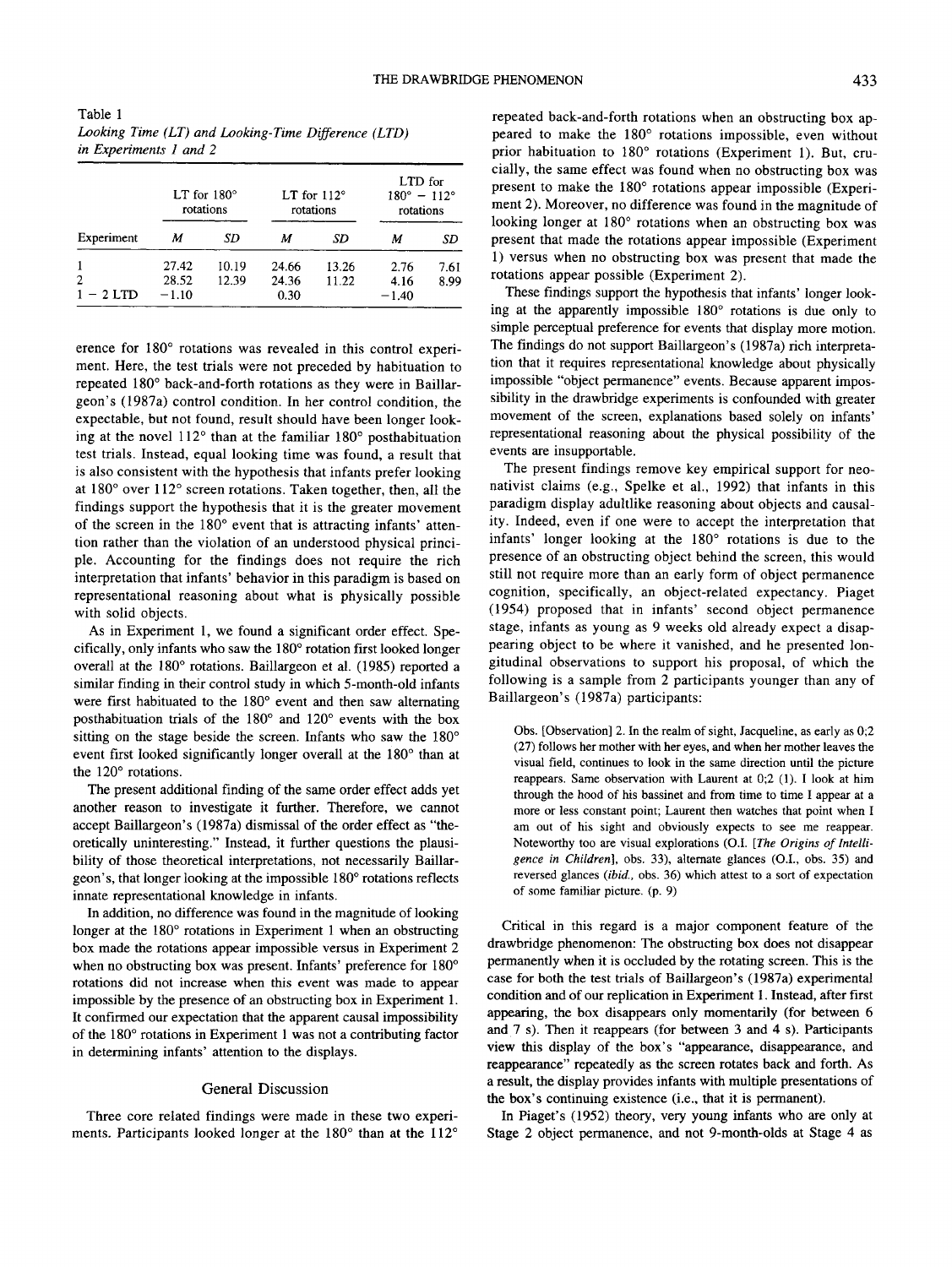maintained by Baillargeon (1987a), should already expect the temporarily nonvisible box to continue appearing whenever the screen is not occluding it. During the 112° rotations, this simple expectation is not violated because there is always either a screen or a box in view. In contrast, at the end of each backward 180° rotation, this simple expectation is violated because there is a brief moment when infants do not see the box and the screen is lying flat toward the back wall of the stage. This account does not involve a notion of causal possibility or impossibility of the events. It requires only the simple expectation that the temporarily nonvisible box will continue to appear whenever the screen is not occluding it. Thus, longer looking at the 180° rotations could be attributable to an expectation that is based on a much earlier level of object permanence (i.e., Piaget's Stage 2) than that required according to Baillargeon (1987a).

An even simpler, albeit similar, potential explanation (still consistent with Piaget's [1952, 1954] theory) is that the infants merely held a very basic expectation that the box would reappear on each rotation. In the 180° rotations, the box was out of sight longer, and thus the infants may have searched longer than in the 112° rotations. Accordingly, then, the only time a violation of expectation would occur is if the box failed to reappear after the screen stopped at 90° in its forward movement on either type of rotation (which it never did).

The findings of Experiment 1 as well as those of Baillargeon (1987a) are consistent with the interpretation that infants look longer at the 180 $^{\circ}$  rotations because they hold a simple expectation that the box will continue to reappear behind the screen. The findings are also consistent with the interpretation that infants look longer simply because they expect to see the box, and the box is out of their sight longer in the 180° rotations. However, longer looking due to such object-related expectancies cannot explain the findings of Experiment 2, in which no object was present and the infants still looked longer at 180° rotations. Moreover, if infants' longer looking at the 180° screen rotations in Baillargeon's experimental condition as well as in our Experiment 1 were due either to an object-related expectancy or (as Baillargeon has claimed) to infants' representational reasoning about the impossibility of the 180° event, then we would expect to find a greater difference in looking times between 180° and 112° rotations in Experiment 1 than in Experiment 2. In the 180° rotations in Experiment 1, there was a period of time when there was neither a screen nor a box visible and the screen appeared (to the adult observer) to rotate through the occluding box, whereas in the 180° rotations in Experiment 2, there was no box to create either an expectation for it to return or an illusion of causal impossibility. The finding of no difference between the two experiments in the magnitude of looking longer at the 180° rotations indicates that infants' greater attention to 180° rotations when the box was situated behind the screen is due neither to the absence of the object nor to the causal impossibility of the event.

The findings, then, are consistent with the interpretation that longer looking to 180° screen rotations, even when these events appear to violate physical laws, is simply due to infants' preference to look at events that display greater movement (e.g., Gibson, 1988; Kellman & Spelke, 1983; Piaget, 1952). The findings question Baillargeon's (1987a) proposition that representational reasoning by infants is necessary to account for this phenomenon.

### References

- Baillargeon, R. (1987a). Object permanence in 31/2- and 41/2-month-old infants. *Developmental Psychology, 23,* 655-664.
- Baillargeon, R. (1987b). Young infants' reasoning about the physical and spatial properties of a hidden object. *Cognitive Development, 2,* 179- 200.
- Baillargeon, R. (1995). A model of physical reasoning in infancy. In C. Rovee-Collier & L. Lipsett (Eds.), *Advances in infancy research* (Vol. 9, pp. 305-371). Norwood, NI: Ablex.
- Baillargeon, R., Kotovsky, L., & Needham, A. (1995). The acquisition of physical knowledge in infancy. In D. Sperber, D. Premack, & J. Premack (Eds.), *Causal cognition: A multidisciplinary debate* (pp. 79-116). New York: Oxford University Press.
- Baillargeon, R., Spelke, E. S., & Wasserman, S. (1985). Object permanence in 5-month-old infants. *Cognition, 20,* 191-208.
- Bogartz, R. S., & Shinsky, I. L. (1997, April). *Object permanence in 5'/2-month-old infants?* Poster session presented at the biennial meeting of the Society for Research in Child Development, Washington, DC.
- Bogartz, R. S., Shinsky, J. L., & Speaker, C. (1997). Interpreting infant looking: The Event Set X Event Set Design. *Developmental Psychology, 33,* 408-422.
- Carey, S. (1985). *Conceptual change in childhood.* Cambridge, MA: MIT Press.
- Fischer, K. W., & Bidell, T. (1991). Constraining nativist inferences about cognitive capacities. In S. Carey & R. Gelman (Eds.), *The epigenesis of mind* (pp. 199-235). Hillsdale, NI: Erlbaum.
- Gelman, R. (1991). Epigenetic foundations of knowledge structures: Initial and transcendent constructions. In S. Carey & R. Gelman (Eds.), *The epigenesis of mind* (pp. 293-322). Hillsdale, NJ: Erlbaum.
- Gibson, E. J. (1988). Exploratory behavior in the development of perceiving, acting, and the acquiring of knowledge. *Annual Review of Psychology, 39,* 1-41.
- Haith, M. M. (1997, April). *Who put the cog in infant cognition: Is rich interpretation too costly?* Invited debate on infant cognition presented at the biennial meeting of the Society for Research in Child Development, Washington, DC.
- Keil, F. C. (1991). The emergence of theoretical beliefs as constraints on concepts. In S. Carey & R. Gelman (Eds.), *The epigenesis of mind* (pp. 237-256). Hillsdale, NJ: Erlbaum.
- Kellman, P. J., & Spelke, E. S. (1983). Perception of partly occluded objects in infancy. *Cognitive Psychology, 15,* 483-524.
- Keppel, G. (1973). *Design and analysis: A researcher's handbook.* Englewood Cliffs, NJ: Prentice Hall.
- Leslie, A. M. (1995). A theory of agency. In D. Sperber, D. Premack, & J. Premack (Eds.), *Causal cognition: A multidisciplinary debate* (pp. 121- 149). New York: Oxford University Press.
- Lourenco, O., & Machado, A. (1996). In defense of Piaget's theory: A reply to 10 common criticisms. *Psychological Review, 103,* 143—164.
- Montangero, J. (1991). A constructivist framework for understanding early and late-developing psychological competencies. In M. Chandler & M. Chapman (Eds.), *Criteria for competence: Controversies in conceptualization and assessment of children's abilities* (pp. 111-129). Hillsdale, NJ: Erlbaum.
- Munakata, Y., McClelland, J. L., Johnson, M. H., & Siegler, R. S. (1997). Rethinking infant knowledge: Toward an adaptive process account of successes and failures on object permanence tasks. *Psychological Review, 104,* 686-713.
- Piaget, J. (1952). *The origins of intelligence in children.* New York: International Universities Press.
- Piaget, J. (1954). *The construction of reality in the child.* New York: Basic Books.